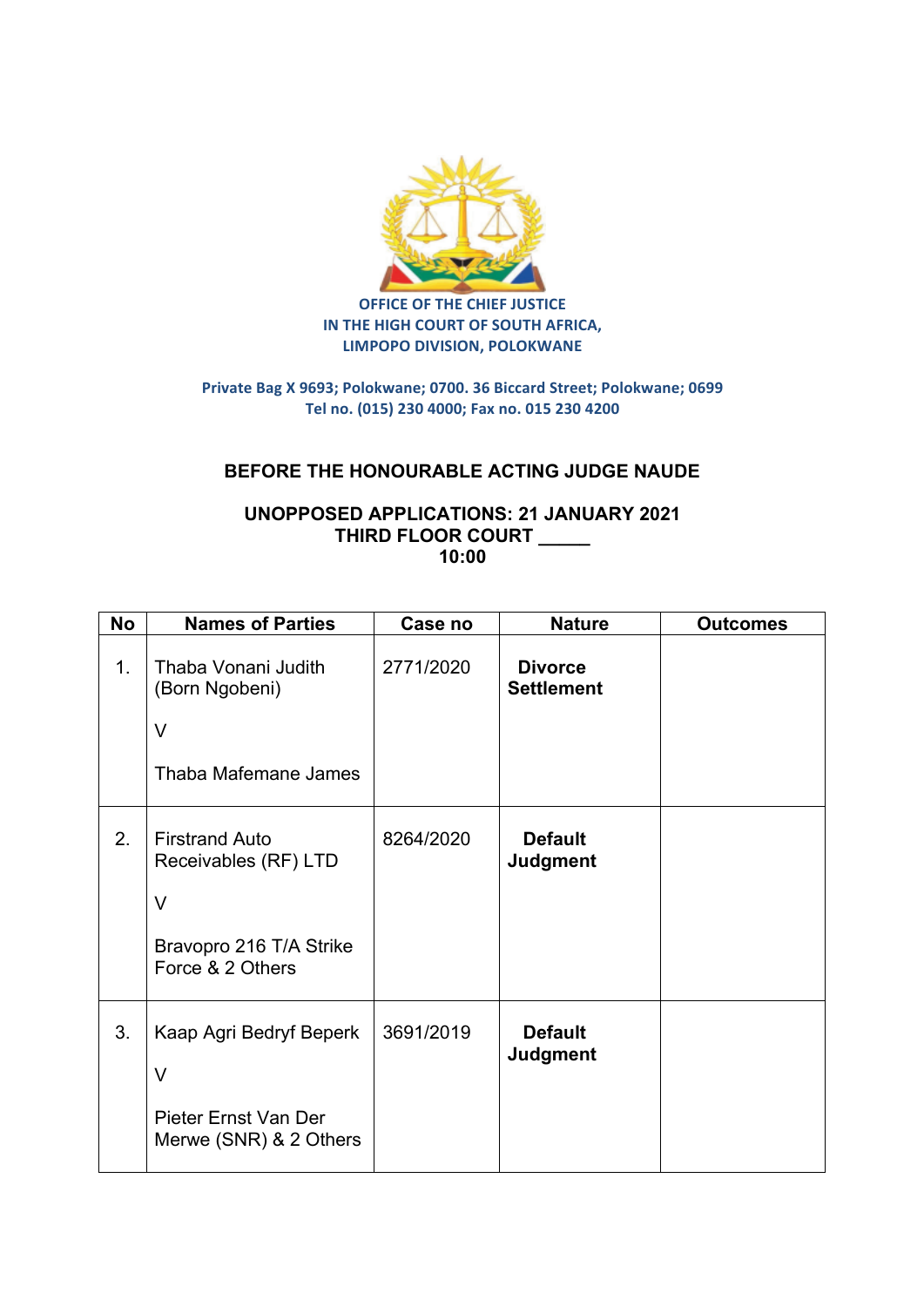| 4.  | <b>Firstrand Bank Limited</b><br>T/A Wesbank<br>V<br><b>Rimash Accountants &amp;</b><br>Auditors & 1 Other | 3019/2019 | <b>Default</b><br><b>Judgment</b> |  |
|-----|------------------------------------------------------------------------------------------------------------|-----------|-----------------------------------|--|
| 5.  | Fast Issuer SPV (RF)<br>Limited<br>$\vee$<br><b>Phineas Geophrey</b><br>Mashamba                           | 7034/2019 | <b>Default</b><br><b>Judgment</b> |  |
| 6.  | Firstrand Bank LTD T/A<br>Wesbank<br>$\vee$<br>Peace Takalani Mashigo                                      | 7181/2019 | <b>Default</b><br><b>Judgment</b> |  |
| 7.  | The Standard Bank of<br>South Africa Limited<br>V<br>Kabelo Aubrey Maake                                   | 3999/2020 | <b>Default</b><br><b>Judgment</b> |  |
| 8.  | <b>Standard Bank of South</b><br><b>Africa Limited</b><br>V<br><b>Frederick Johannes</b><br><b>Botes</b>   | 4429/2017 | <b>Default</b><br><b>Judgment</b> |  |
| 10. | <b>AECI Limited (Trading as</b><br>Nulandis)<br>$\vee$<br><b>Frederik Gerhardus Mark</b>                   | 2176/2020 | <b>Default</b><br><b>Judgment</b> |  |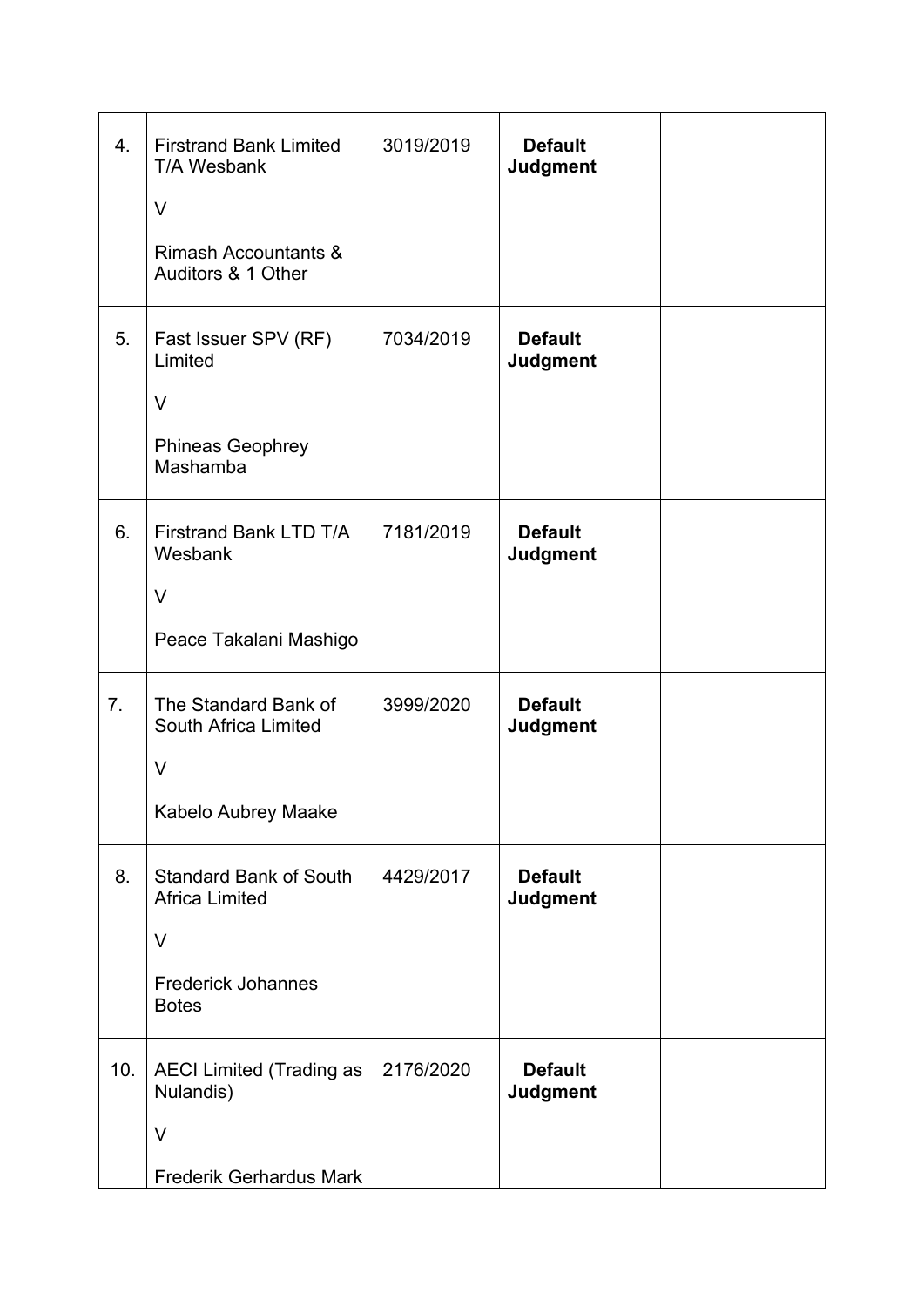| 11. | Changing Tides 17 (PTY)<br><b>LTD</b><br>V<br>Gary Mitchell & 1 Other                      | 6724/2018 | <b>Summary</b><br><b>Judgment</b> |  |
|-----|--------------------------------------------------------------------------------------------|-----------|-----------------------------------|--|
| 12. | Jack Ernest Trevena N.O.<br>& 1 Other<br>$\vee$<br>Humbulani Sydney<br>Musetha             | 4456/2020 | <b>Summary</b><br><b>Judgment</b> |  |
| 13. | <b>Firstrand Bank Limited</b><br>$\vee$<br><b>BSJ Civil Consultants CC</b><br>& 2 Others   | 2171/2020 | Rule 46                           |  |
| 14. | <b>SB Guarantee Company</b><br>(RF)<br>$\vee$<br><b>Carl Frederick Johannes</b><br>Viljoen | 1453/2020 | Rule 46                           |  |
| 15. | The Standard Bank of<br>South Africa LTD<br>V<br>Kwena-Mokone Trading<br>CC & 1 Other      | 2514/2020 | Rule 46                           |  |
| 16. | Kgatle Mohale<br>V<br>Minister of Police & 1<br>Other                                      | 6115/2020 | <b>Condonation</b>                |  |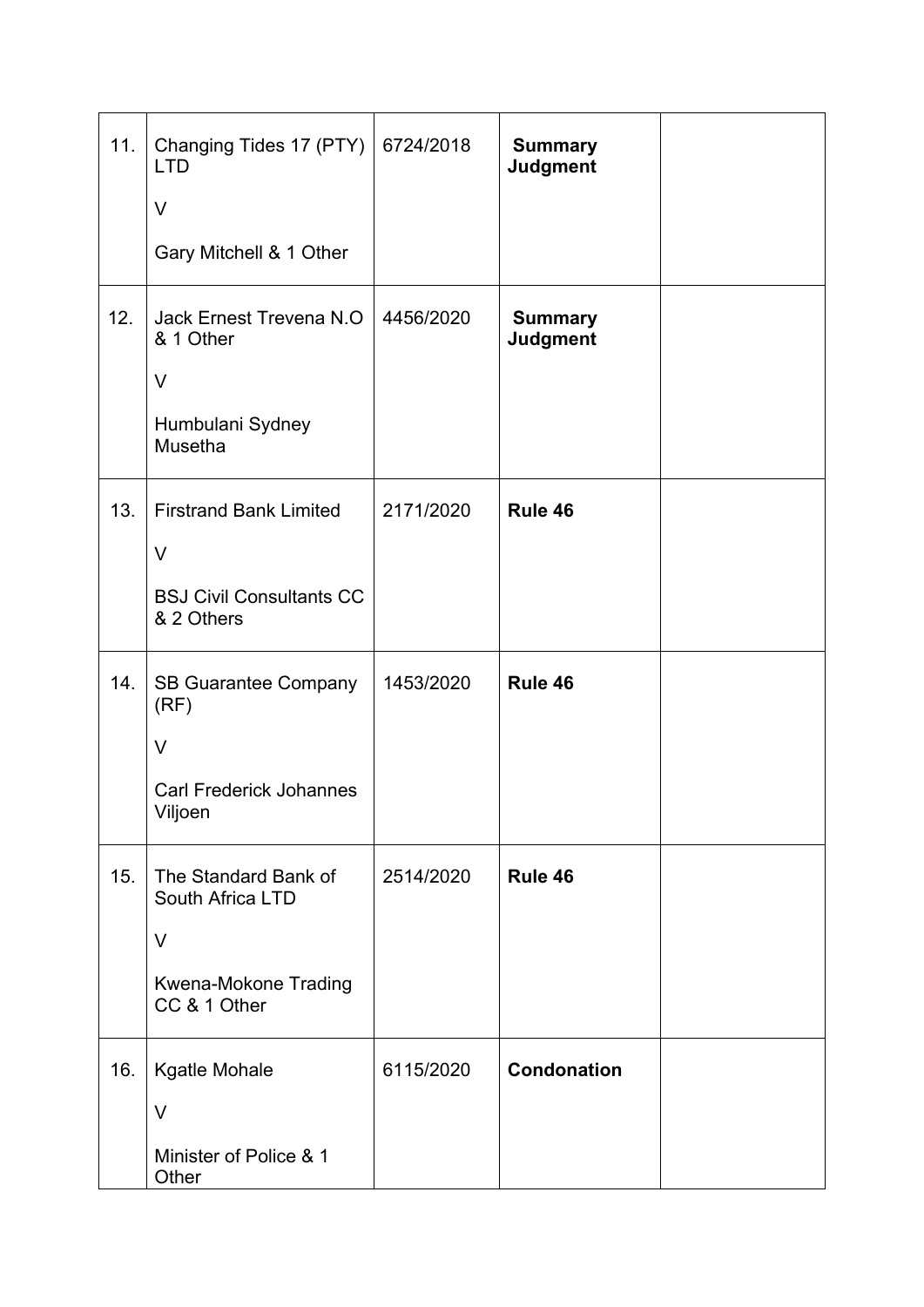| 17. | Tlou Integrated Tech CC<br>$\vee$<br>The Thabazimbi<br>Municipality                                        | 2823/2016 | <b>Condonation</b>              |  |
|-----|------------------------------------------------------------------------------------------------------------|-----------|---------------------------------|--|
| 18. | Maletjiele Tumidi<br>Mphahlele<br>$\vee$<br>Polokwane Local<br>Municipality                                | 2507/2020 | <b>Condonation</b>              |  |
| 19  | Mmamogoleboge<br><b>Investment CC</b><br>$\vee$<br>The Minister Department<br>of Public Works & 1<br>Other | 5086/2016 | <b>Condonation</b>              |  |
| 20. | Mphahlele Segopotje<br>Mahlatse<br>V<br>Sethebe Family & 2<br><b>Others</b>                                | 752/2020  | <b>Condonation</b>              |  |
| 21. | Marti Susan Meyer<br>V<br>Albertus Wynand Louw &<br>3 Others                                               | 5792/2020 | <b>Interdict</b><br>(Rule Nisi) |  |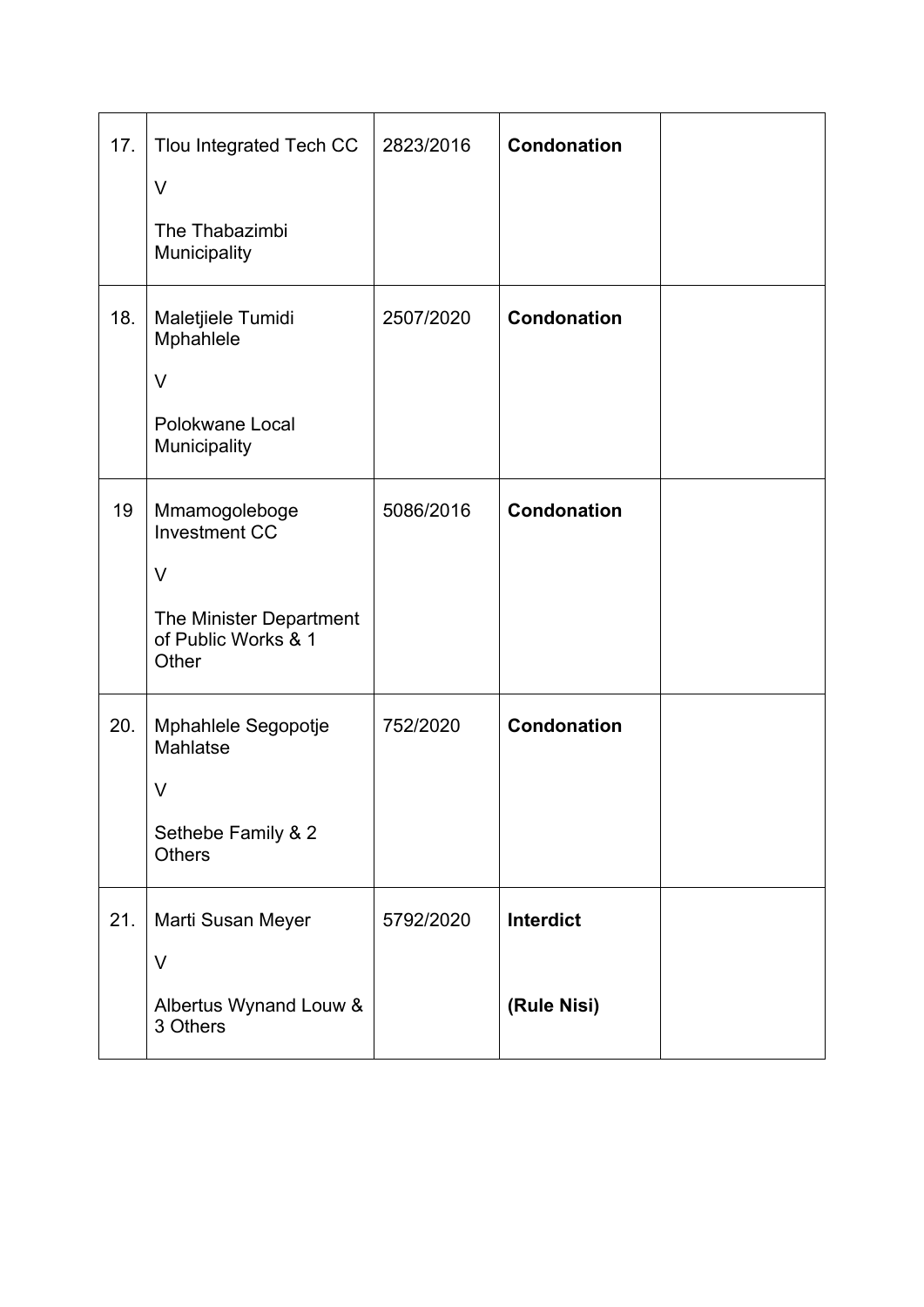| 22. | Jabulani Petrus<br>Mashamaite<br>V                                                                              | 6121/2020  | Interdict                           |  |
|-----|-----------------------------------------------------------------------------------------------------------------|------------|-------------------------------------|--|
|     | The Public Prosecutor<br>Republic of South Africa<br>& 2 Others                                                 |            | (Rule Nisi)                         |  |
| 23. | Mamahlola Communal<br>Property Association & 3<br><b>Others</b><br>$\vee$<br>France Molewa & 3<br><b>Others</b> | 6212/2020  | Interdict                           |  |
| 24. | Tonway Tyres (PTY) LTD<br>$\vee$<br><b>INK Guni CC</b>                                                          | 3642/2020  | <b>Winding Up</b><br>(Rule Nisi)    |  |
| 25. | <b>Firstrand Bank Limited</b><br>$\vee$<br><b>Burchell Wildlife Safaris</b><br>CC                               | 6069/2020  | <b>Winding Up</b>                   |  |
| 26. | <b>Firstrand Bank Limited</b><br>V<br><b>HKD Beleggings CC</b>                                                  | A6130/2020 | <b>Winding Up</b>                   |  |
| 27. | Voltex (PTY) LTD T/A<br><b>Voltex Polokwane</b><br>$\vee$<br>Tiyani Slings Mabunda &                            | 6034/2020  | <b>Sequestration</b><br>(Rule Nisi) |  |
|     | 1 Other                                                                                                         |            |                                     |  |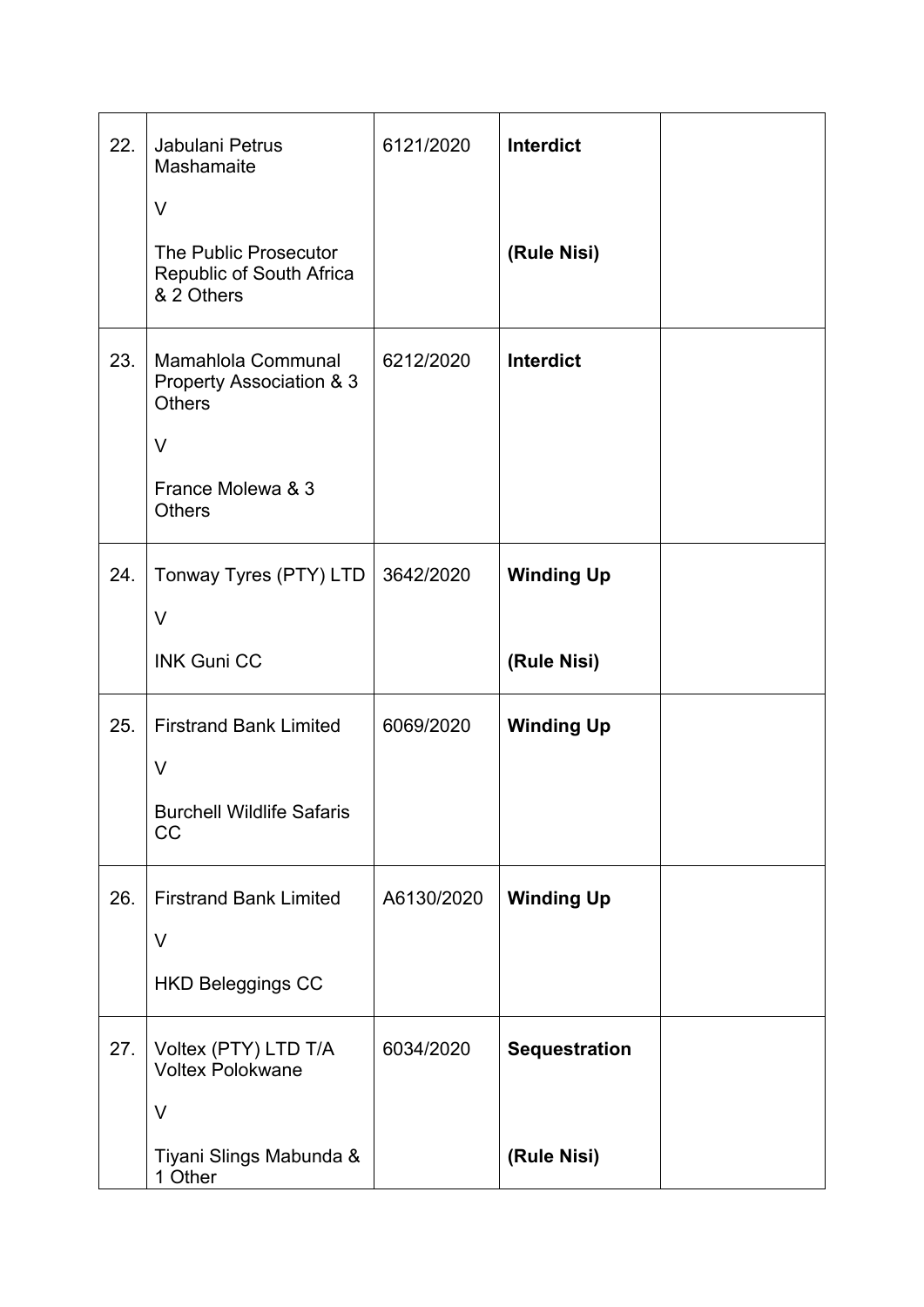| 28. | Kgaogelo Simon Malele<br>V                                                                           | 6080/2020 | <b>Custody</b>                          |  |
|-----|------------------------------------------------------------------------------------------------------|-----------|-----------------------------------------|--|
|     | Rosina Mamabolo & 1<br>Other                                                                         |           | (Rule Nisi)                             |  |
| 29. | <b>KTS General Trader CC</b><br>V<br>Road Agency Limpopo<br>(SOC) TLD                                | 6216/2020 | <b>Compel</b>                           |  |
| 30. | Petrus Jacobus<br><b>Johannes Cilliers</b><br>V<br><b>Conrad Alexander</b><br>Starbuck N.O & 1 Other | 3258/2020 | <b>Transfer of the</b><br><b>Matter</b> |  |
| 31. | Kgoshi Reuben Kwekwe<br>Mashegoana & 1 Other<br>$\vee$<br>Kgapo Esther Letageng<br>& 3 Others        | 5466/2020 | <b>Exhumation</b>                       |  |
| 32. | Norman Chuene<br>V<br><b>Road Accident Fund</b>                                                      | 6680/2017 | <b>Struck Out</b>                       |  |
| 33. | Ignatius Sekgobela<br>V<br>Molekwa Maseko & 1<br>Other                                               | 6100/2020 | <b>Review</b>                           |  |